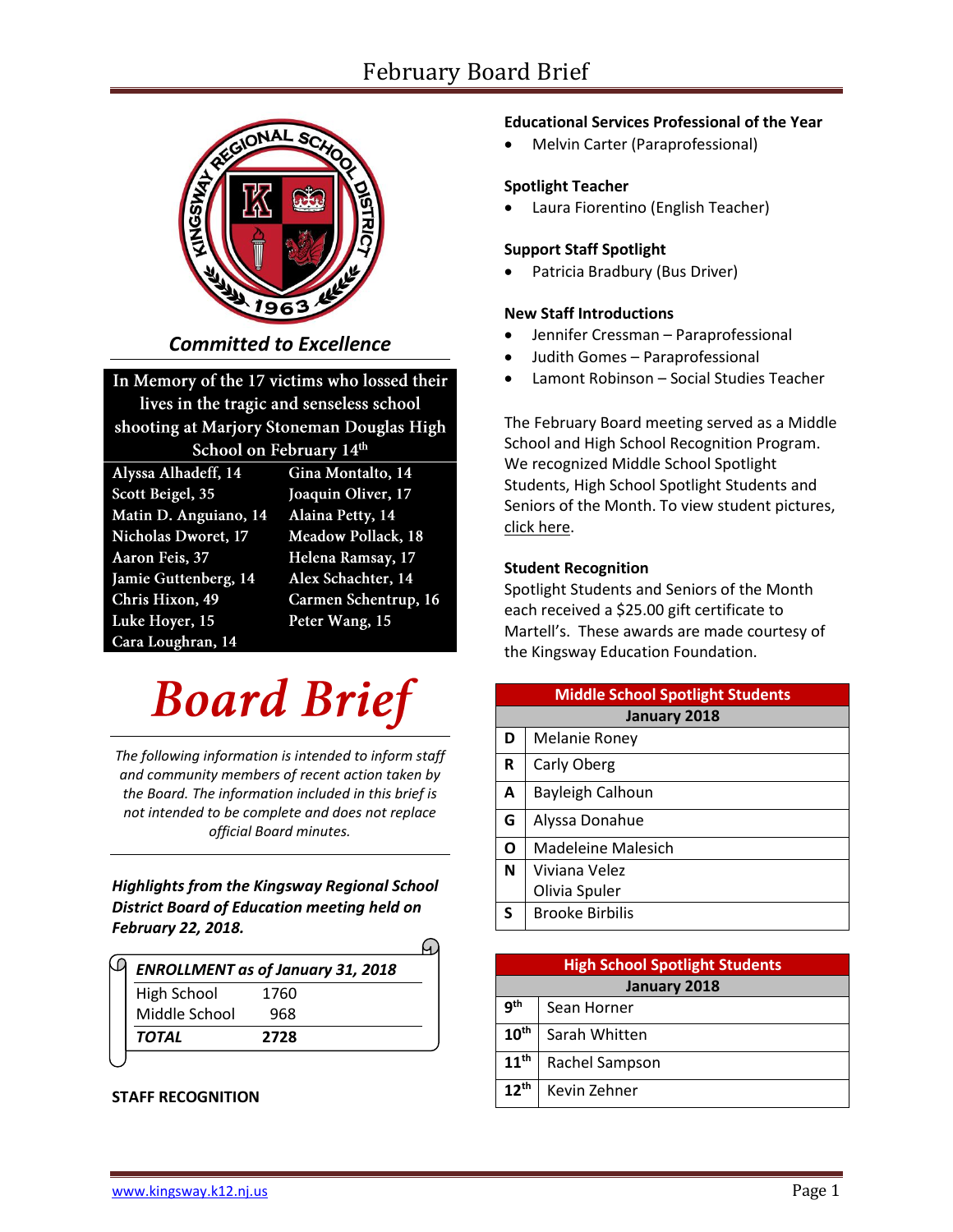| <b>Seniors of the Month</b> |  |  |
|-----------------------------|--|--|
| January 2018                |  |  |
| Indrojit Chatterjee         |  |  |
| Kelsey Hoagland             |  |  |

#### **SUPERINTENDENT'S REPORT**

Dr. Lavender updated the Board on a variety of topics related to the District, which included the following discussion item(s)…

- School Security
- Random Drug & Alcohol Testing

#### **PRESENTATIONS**

- Middle School African American Experience, Mr. Tonelli
- Hoagies 4 Hope, Kingsway & Clearview partnered to support Colin Wiederholt

#### **ATTENDANCE SUMMARY**

*2017-2018 Monthly Average % of Students in Attendance for* January*:*

| 2017-2018 Monthly Average %<br>of Students in Attendance |          |                                         |                            |
|----------------------------------------------------------|----------|-----------------------------------------|----------------------------|
| Grade<br>Level                                           | Jan<br>% | 2017-<br>2018<br><b>YTD</b><br>Avg<br>% | Past<br>6 Year<br>Avg<br>% |
| 7                                                        | 96.0     | 96.4                                    | 95.4                       |
| 8                                                        | 94.9     | 95.4                                    | 94.8                       |
| <b>Total MS</b><br><b>Average</b>                        | 95.5     | 95.9                                    | 95.1                       |
| 9                                                        | 93.4     | 94.9                                    | 94.7                       |
| 10                                                       | 94.0     | 94.9                                    | 94.0                       |
| 11                                                       | 93.2     | 94.7                                    | 93.1                       |
| 12                                                       | 92.6     | 94.6                                    | 92.0                       |
| <b>Total HS</b><br>Average                               | 93.3     | 95.6                                    | 93.4                       |
| <b>District</b><br>Average                               | 94.4     | 95.8                                    | 94.2                       |

### **PERSONNEL District Employment**

Substitute:

- Laura Cain (Per Diem Substitute Teacher)
- Brooke Kramer (Per Diem Substitute Teacher)
- Alexandria Battle (Per Diem Substitute Teacher)

#### **High School Employment**

- Resignation:
	- Diana Crespo (Spanish Teacher)
- Schedule "B":
	- Various positions were approved.
- Observation/Practicum:
	- Amanda Cahall (English, Donna Carpenter, 3/1/2018 to 4/27/2018)
	- Kayla Covolesky (Athletic Trainer, Robert Baerman, 3/1/2018 to 5/1/2018)
	- Nicole Wertz (School Psychology, Melissa Lachall, 2/23/2018 to 6/30/2018)

#### **Middle School Employment**

- Leave of Absence:
	- Kate Wilhelm (English Teacher)

#### **FUNDRAISERS**

- **3/23/2018 Mentoring Program.** The Mentoring Program will be hosting an after school floor hockey tournament. The funds earned will support the program.
- **3/23/2018 Interact Club.** The Interact Club will be hosting the Battle of the Bands and High School People Choice concessions. The funds earned will be donated to the Ronald McDonald House.
- **3/23/2018 Interact Club.** The Interact Club will be selling tickets for the Battle of the Bands. The funds earned will support the club.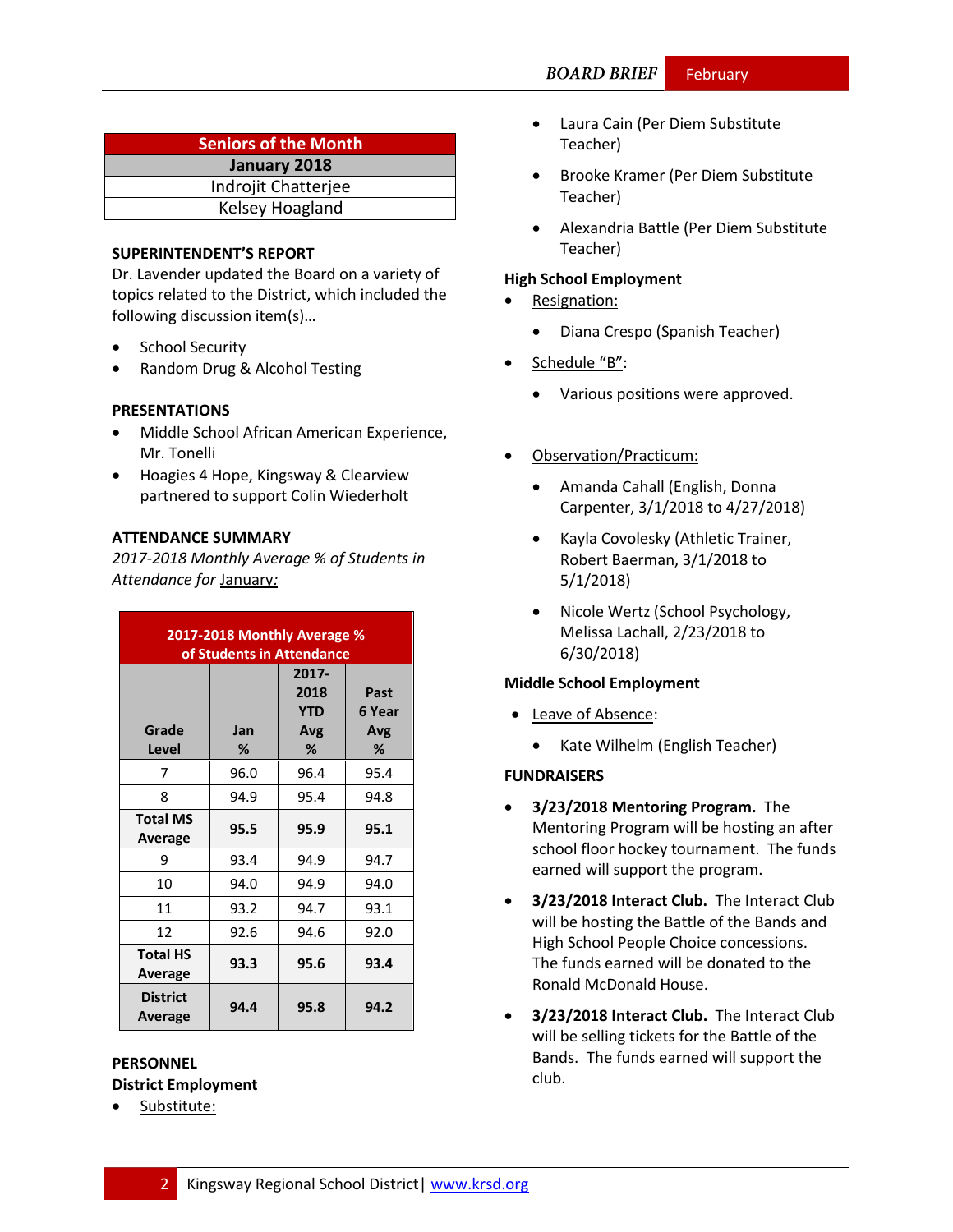**BOARD BRIEF** 

February

- **2/23/2018 to 3/10/2018 The Musical.** The musical will be selling ads for the musical program. The funds earned will support the musical.
- **3/9/2018 to 3/23/2018 Girls Lacrosse.** The Girls Lacrosse will be selling cookies. The funds earned will support the team**.**
- **3/9/2018 to 3/23/2018 Boys Volleyball.**  The Boys Volleyball team will be selling gourmet popcorn. The funds earned will support the team.
- **3/12/2018 to 3/23/2018 Art Club.** The Art Club will be selling student made buttons. The funds earned will support the art club's trip.

#### **FIELD TRIPS/ASSEMBLIES**

- **2/27/2018 to 3/1/2018 –** The DECA/BLA group will be traveling to Atlantic City, NJ for the State DECA Competition.
- **3/8/2018 –** The BLA group will be traveling to Wegmans.
- **3/26/18, 4/27/18, 9/24/18, 10/9/18, 11/12/18, 12/10/18 and 2/4/19 –** The Student Council will be traveling to various schools in South Jersey for Board meetings**.**
- **Between March 2018 to June 2018 –** The STEP group will be traveling to the following locations to expose students to local businesses.
	- Mullica Hill Plaza
	- Collegetown Shopping Center
	- **•** Barnes and Nobles

#### **RESEARCH PROJECT(S)**

None

#### **EMERGENCY DRILLS/CALLS**

| School/     | <b>Time</b>     | <b>Drill</b>     |
|-------------|-----------------|------------------|
| <b>Date</b> |                 |                  |
| <b>HS</b>   | Start: 11:20 AM | Precautionary    |
| 01/16/2018  | End: 11:30 AM   | Lockdown         |
| <b>HS</b>   | Start: 11:55 AM | Precautionary    |
| 01/19/2018  | Start: 12:01 PM | Lockdown,        |
|             | End: 02:15 PM   | Fire Drill stage |

| School/<br><b>Date</b> | <b>Time</b>     | <b>Drill</b>      |
|------------------------|-----------------|-------------------|
|                        |                 | 1, stage 2        |
|                        |                 | evacuation to     |
|                        |                 | Middle School     |
| <b>HS</b>              | Start: 10:55 AM | Precautionary     |
| 01/24/2018             | End: 11:15 AM   | Lockdown          |
| M <sub>S</sub>         | Start: 12:31 PM | Precautionary     |
| 01/19/2018             | End: 02:15 PM   | Lockdown          |
| <b>MS</b>              | Start: 01:40 PM | <b>Fire Drill</b> |
| 01/26/2018             | End: $01:46$ PM |                   |

#### **[POLICY](http://www.straussesmay.com/seportal/Public/DistrictPolicyTOC.aspx?id=f0cc945ef3894b8d9ad5f87d948ca425&PolicyID=)**

The Board recommended the following for **FIRST** reading for revisions and/or adoption.

None

The Board recommended the following for **SECOND** reading for revisions and/or adoption.

• Policy #5756 – Transgender and Gender Nonconforming students

The Board recommended the following for **SECOND** reading to be abolished.

• Policy # 5750.1 – Equal Educational Opportunity for Transgender and Gender Nonconforming students.

#### **PROGRAMS**

The Board approved the following programs:

None

#### **SCHOLARSHIPS**

• None

#### **OUT OF DISTRICT/TWILIGHT PLACEMENT**

The Board approved the following out of district/twilight placement:

 Bankbridge Regional North Campus - \$17,820.00 – 2/21/2018 to 6/30/2018

#### **BUSINESS, FACILITIES & FINANCE**

 **The Board approved the Board Secretary's Report and Bill List.**